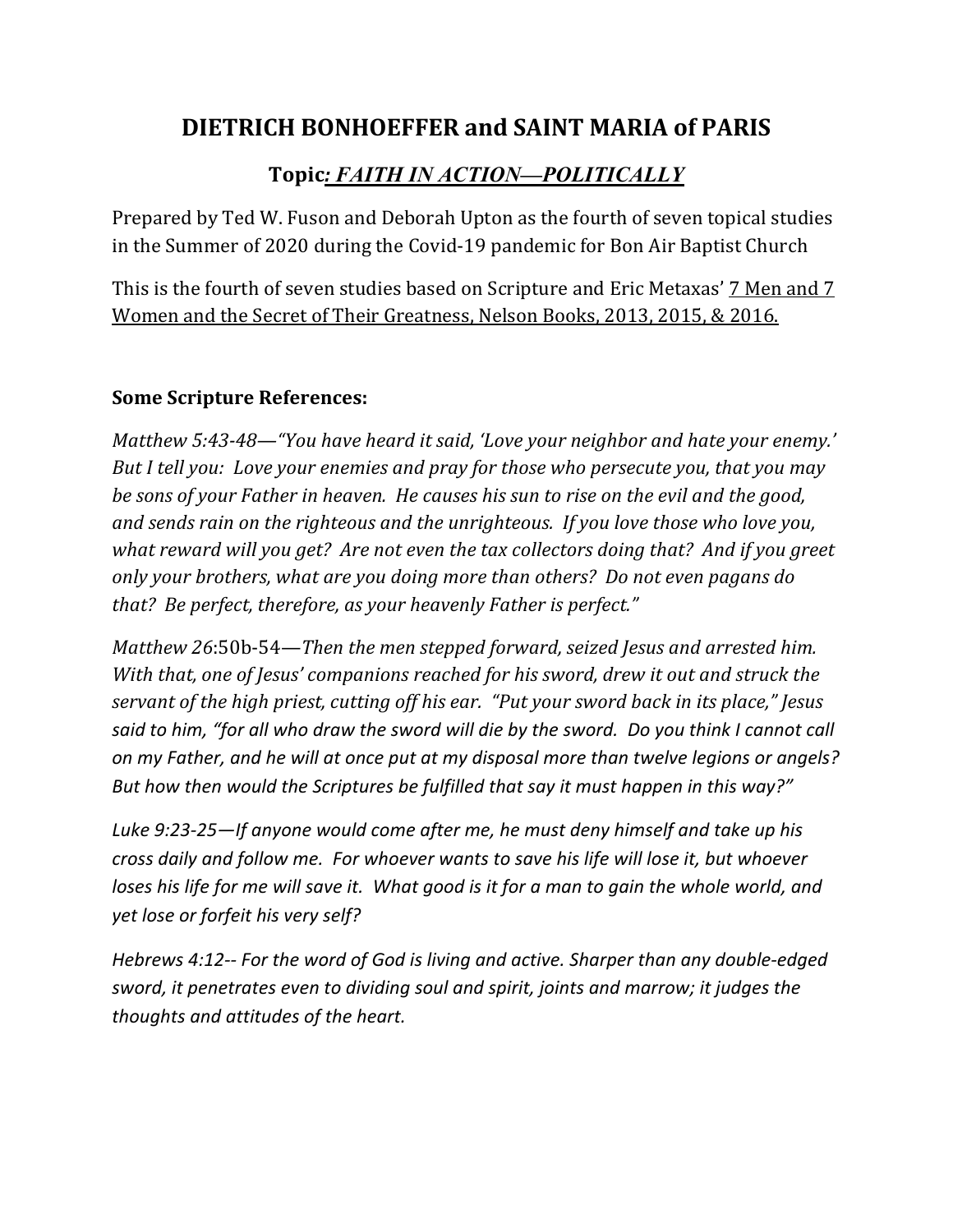*Psalm 119:105-107—Your word is a lamp to my feet and a light to my path. I have taken an oath and confirmed it, that I will follow your righteous laws. I have suffered much; renew my life, O Lord, according to your word.*

*1 Peter 2:13-17—Submit yourselves for the Lord's sake to every authority instituted among men: whether to the king, as the supreme authority, or to governors, who are sent by him to punish those who do wrong and to commend those who do right. For it is God's will that by doing good you should silence the ignorant talk of foolish men. Live as free men, but do not use your freedom for a cover-us for evil; live as servants of God. Show proper respect to everyone: Love the brotherhood of believers, fear God, honor the king.*

## **The topic is Faith in Action—Politically.**

Both Bonhoeffer and Saint Maria opposed actions politically. Saint Maria did it first in Russia, then in France, Bonhoeffer in Germany. She died on March 30, 1945 in the Ravensbruck gas chamber on Good Friday. He died on April 9, 1945, by hanging at Flossenburg. Both are considered martyrs to the evil political power of the Nazis just weeks before Germany surrendered May 7, 1945. (Hitler swallowed a cyanide capsule and shot himself in the head on April 30, 1945.)

Reading the entire story of these two Christians is both hope-filled in their courage and also saddening in their dying while facing such an evil enemy. Far too many men and women, soldiers and citizens, men-women-children died because Hitler was able to put together such an evil, destructive force based on false pretentions of philosophy and theology. Of course, we now know that the Russian and Chinese Communists have murdered far more people than did Hitler.

The U.S. military had casualties numbering over 23,000 dead and many more wounded in Viet Nam fighting the evil of communism. To this day, many believe the U.S. was wrong and lost a battle that they need not to fight. Do you wonder what Bonhoeffer or Saint Maria would have done? Or the Apostle Paul or Peter…or Jesus?

Many Christians in America have resisted the evil of injustice as noted in the lesson regarding the rights of African Americans. Many others have protested actively against legalized abortion and homosexual marriages. Still others protest in favor of 2<sup>nd</sup> amendment rights. Even recently, some churches have opened their doors to worship while government officials have banned gatherings of over ten people. This topic is not